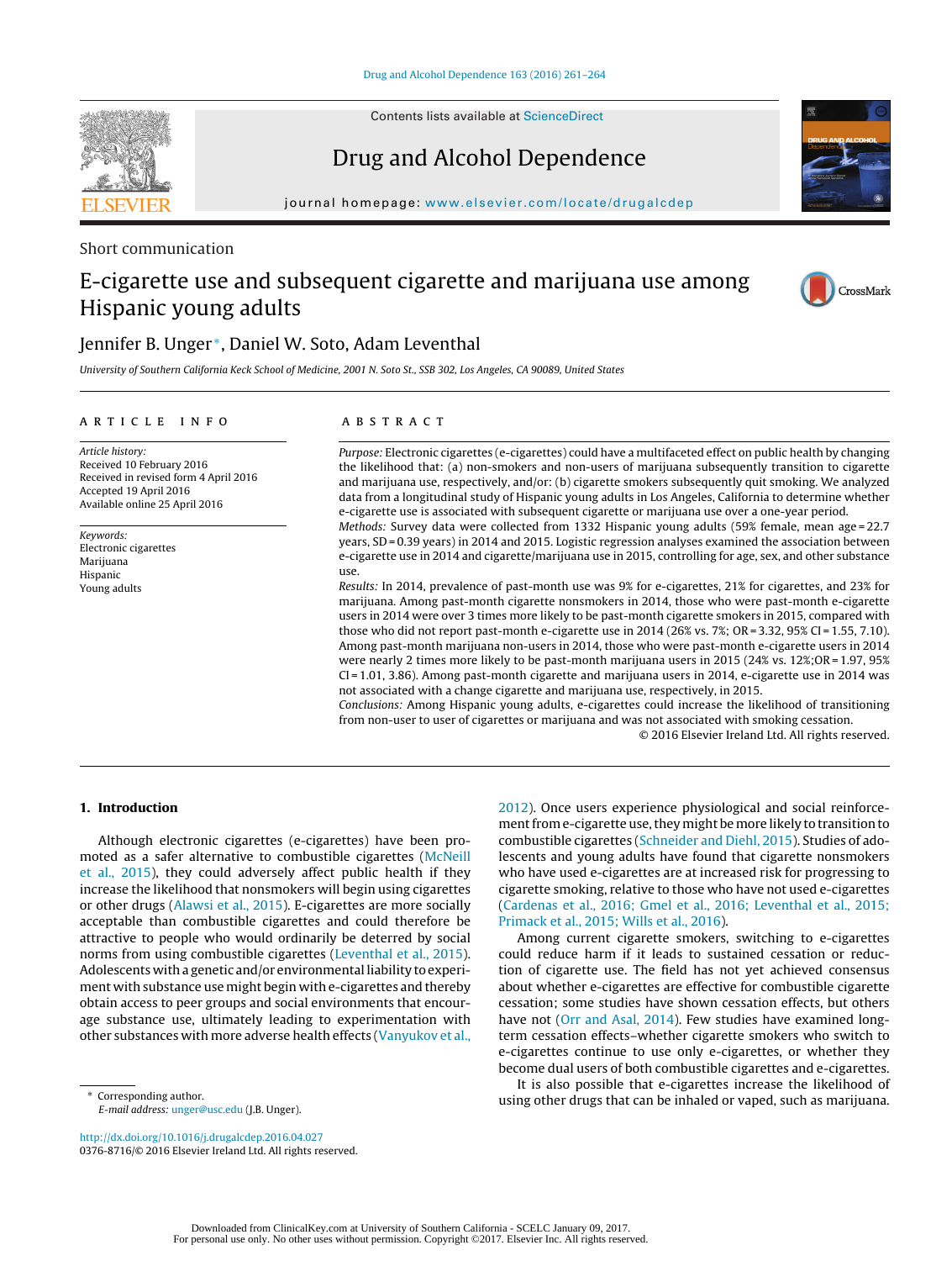

**Fig. 1.** 2015 Substance use among 2014 e-cigarette users and non-users.

Experimentation with e-cigarettes can provide an opportunity to purchase and learn how to use vaping equipment (e.g., box mods, batteries, chargers, and flavored e-juices), which could facilitate the transition from vaping nicotine to vaping other drugs such as marijuana ([Giroud](#page-3-0) et [al.,](#page-3-0) [2015\).](#page-3-0) Vaping nicotine could also introduce people to the pro-vaping culture through vape shops, vaping websites, and social media, which typically are supportive of both nicotine vaping and marijuana vaping [\(Budney](#page-3-0) et [al.,](#page-3-0) [2015;](#page-3-0) [Gostin](#page-3-0) [and](#page-3-0) [Glasner,](#page-3-0) [2014\).](#page-3-0) The nicotine in e-cigarettes also might prime brain responses to other drugs [\(Kandel](#page-3-0) [and](#page-3-0) [Kandel,](#page-3-0) [2014\)](#page-3-0) (Fig.1).

It is especially important to investigate the impact of ecigarettes on vulnerable populations including young adults—who currently report the highest prevalence of e-cigarette use ([McMillen](#page-3-0) et [al.,](#page-3-0) [2015\),](#page-3-0) and ethnic minorities—who have historically suffered tobacco-related health disparities and are disproportionately exposed to tobacco product marketing [\(Fagan](#page-3-0) et [al.,](#page-3-0) [2007\).](#page-3-0) Although e-cigarettes were initially most popular among non-Hispanic Whites ([King](#page-3-0) et [al.,](#page-3-0) [2013\),](#page-3-0) e-cigarette use among Hispanic adolescents and young adults has increased in recent years ([Saddleson](#page-3-0) et [al.,](#page-3-0) [2015\)](#page-3-0) and in some samples has surpassed the rate amongWhites [\(Bostean](#page-3-0) et [al.,](#page-3-0) [2015;](#page-3-0) [Leventhal](#page-3-0) et [al.,](#page-3-0) [2015\).](#page-3-0) If e-cigarettes facilitate progression to habitual cigarette and/or marijuana use, they could exacerbate health disparities among Hispanics.

We analyzed data from a longitudinal study of Hispanic young adults in Los Angeles, California to examine the effects of e-cigarette use on cigarette and marijuana use one year later. We hypothesized that (1) among past-month cigarette nonsmokers, those who used e-cigarettes would be at increased risk of progressing to pastmonth cigarette smoking in the next year (consistent with the common liability model); (2) among past-month cigarette smokers, those who used e-cigarettes would be less likely to be smoking combustible cigarettes one year later (consistent with the notion that e-cigarettes facilitate smoking cessation). We also examined whether these patterns existed for marijuana use, hypothesizing that (3) among past-month marijuana non-users, those who used e-cigarettes would be at increased risk of becoming past-month marijuana users in the next year [\(Table](#page-2-0) 1).

#### **2. Material and methods**

Survey data were obtained from 1332 Hispanic young adults who participated in Project RED, a longitudinal study of cultural factors and substance use. Participants were originally recruited when they were 9th-grade students attending Los Angeles area high schools in 2005 and were followed approximately annually through 2015. The data reported in this article is from the 2014 and 2015 surveys, when Project RED added questions about ecigarette use. Details about the initial recruitment and follow-up are described by [Unger](#page-3-0) [\(2014\).](#page-3-0) The Project RED young adult panel includes 1445 Hispanic young adults who originally participated in the high school survey. Participants were contacted by email, text message, phone, and/or social media in 2014 and 2015 and invited to complete online surveys. The sample for this analysis included all participants who completed surveys in both 2014 and 2015 (N = 1332, 92% of the young adult panel).

#### 2.1 Measures

Participants' use of combustible cigarettes, e-cigarettes, and marijuana were classified based on their use in the past month (yes/no). Covariates included age, sex, and past-month use of alcohol and other tobacco products (hookah, cigars, little cigars, smokeless tobacco).

#### 2.2. Statistical analysis

The sample was stratified into two groups according to 2014 combustible cigarette use: past-month cigarette nonsmokers and past-month cigarette smokers.Within each group, a logistic regression analysis was conducted to determine the likelihood of being a past-month cigarette smoker in 2015. The main predictor variable was past-month e-cigarette use in 2014. Similarly, the sample was stratified into two groups according to 2014 past-month marijuana use: past-month marijuana users and past-month marijuana nonusers. Within each group, a logistic regression analysis was conducted to determine the likelihood of being a past-month marijuana user in 2015, with past-month e-cigarette use in 2014 as the main predictor.

## **3. Results**

The participants' mean age in 2014 was 22.7 years  $(SD = 0.39)$ years). All participants identified as Hispanic, and 59% were female.

## 3.1. Is e-cigarette use associated with subsequent cigarette use among cigarette nonsmokers?

Among the participants who were past-month cigarette nonsmokers in 2014, (N = 1056, 79% of the sample), 42 (4%) reported past-month e-cigarette use in 2014. Among cigarette nonsmokers who used e-cigarettes in 2014, 26% had become past-month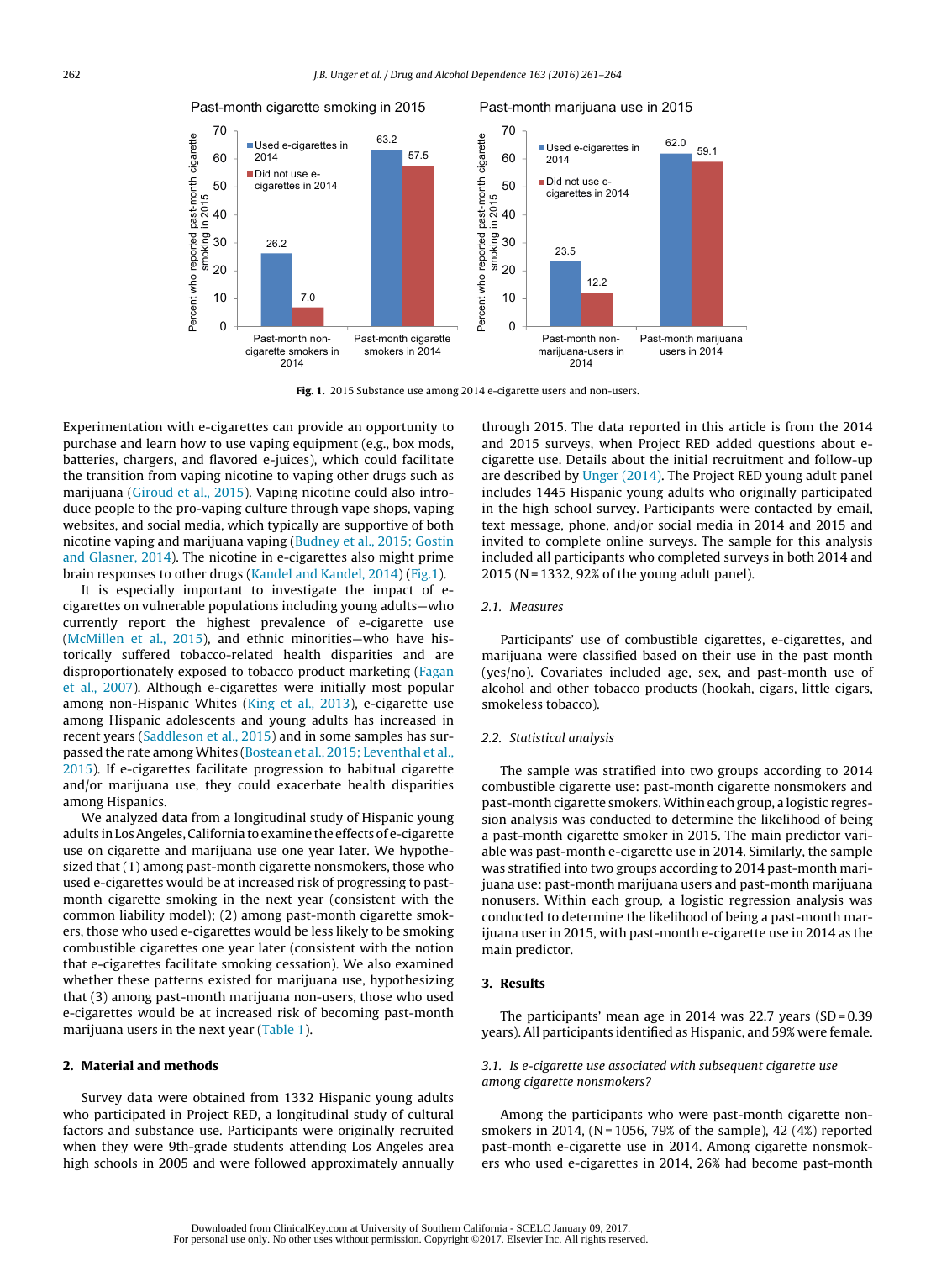#### <span id="page-2-0"></span>**Table 1**

Odds ratios for being a past-month cigarette smoker or marijuana user in 2015.

|                                                           | Odds ratios for being a past-month<br>cigarette smoker in 2015 |            |                                         |            | Odds ratios for being a past-month<br>marijuana user in 2015 |            |                                     |            |
|-----------------------------------------------------------|----------------------------------------------------------------|------------|-----------------------------------------|------------|--------------------------------------------------------------|------------|-------------------------------------|------------|
|                                                           | Cigarette<br>nonsmokers in<br>$2014(N = 1056)$                 |            | Cigarette smokers<br>in $2014(N = 276)$ |            | Marijuana<br>nonusers in 2014<br>$(N = 1028)$                |            | Marijuana users in<br>$2014(N=304)$ |            |
|                                                           | <b>OR</b>                                                      | 95% CI     | <b>OR</b>                               | 95% CI     | <b>OR</b>                                                    | 95% CI     | <b>OR</b>                           | 95% CI     |
| Age (years)                                               | 1.18                                                           | 0.65, 2.17 | 1.07                                    | 0.58.2.00  | 1.23                                                         | 0.78, 1.97 | 0.79                                | 0.44, 1.42 |
| Female (vs. male)                                         | 0.33                                                           | 0.20, 0.52 | 0.50                                    | 0.30, 0.82 | 1.14                                                         | 0.77, 1.69 | 0.61                                | 0.38, 0.98 |
| Past-month alcohol use in 2014 <sup>1</sup>               | 2.33                                                           | 0.91.5.96  | 1.52                                    | 0.42, 5.60 | 1.71                                                         | 0.91.3.20  | 0.25                                | 0.05.1.20  |
| Past-month cigar use in 2014 <sup>1</sup>                 | 1.92                                                           | 0.30.12.39 | 0.68                                    | 0.34.1.36  | 1.91                                                         | 0.72, 5.03 | 0.63                                | 0.21,1.89  |
| Past-month little cigar use in 2014 <sup>1</sup>          | 1.09                                                           | 0.19.6.35  | 1.17                                    | 0.62.2.23  | 0.82                                                         | 0.30, 2.25 | 1.52                                | 0.64.3.61  |
| Past-month hookah use in 2014 <sup>1</sup>                | 1.88                                                           | 0.69,5.08  | 0.80                                    | 0.43,1.48  | 1.09                                                         | 0.51.2.34  | 1.00                                | 0.43,2.29  |
| Past-month smokeless tobacco use in 2014 <sup>1</sup>     | 3.44                                                           | 0.52.22.69 | 1.13                                    | 0.31.4.18  | 0.67                                                         | 0.08.5.55  | 0.84                                | 0.17.4.19  |
| Past-month e-cigarette/marijuana use in 2014 <sup>1</sup> | 3.32                                                           | 1.55, 7.10 | 1.31                                    | 0.73, 2.36 | 1.97                                                         | 1.01.3.86  | 1.05                                | 0.54, 2.01 |

 $1 + \text{yes}, 0 = \text{no}.$ 

cigarette smokers in 2015. Among those who had not used ecigarettes in 2014, only 7% had become past-month cigarette smokers in 2015. After adjusting for covariates, those who used ecigarettes in 2014 were over 3 times more likely to be past-month cigarette smokers in 2015 (OR = 3.32, 95% CI = 1.55, 7.10).

## 3.2. Is e-cigarette use associated with subsequent marijuana use among marijuana non-users?

Among the participants who were past-month marijuana nonusers in 2014 ( $N = 1028$ , 77% of the sample), 68 (7%) reported pastmonth e-cigarette use in 2014. Among those who reported pastmonth e-cigarette use in 2014, 24% reported past-month marijuana use in 2015, compared with only 12% of those who did not report ecigarette use in 2014. After adjusting for covariates, those who had used e-cigarettes in 2014 were nearly twice as likely to be pastmonth marijuana users in 2015 (OR = 1.97, 95% CI = 1.01, 3.86).

## 3.3. Is e-cigarette use associated with subsequent cessation of cigarettes and marijuana use among cigarette smokers and marijuana users, respectively?

Among participants who were past-month cigarette smokers in 2014 (N = 276, 21% of the sample), 76 (28%) reported past-month e-cigarette use in 2014. Among those who reported past-month ecigarette use in 2014, 63% were still past-month cigarette smokers in 2015. Among those who did not report past-month e-cigarette use in 2014, 58% were still past-month cigarette smokers in 2015. After adjusting for covariates, cigarette smokers who used ecigarettes in 2014 were not significantly more or less likely to remain cigarette smokers in 2015 (OR = 1.31, 95% CI = 0.73, 2.36). Among 2014 marijuana users, 2014 e-cigarette use was not associated with 2015 marijuana use.

### **4. Discussion**

In this longitudinal study of Hispanic young adults, past-month cigarette nonsmokers who used e-cigarettes were more likely to have become past-month cigarette smokers one year later. This is consistent with results from previous studies of adolescents ([Leventhal](#page-3-0) et [al.,](#page-3-0) [2015;](#page-3-0) [Wills](#page-3-0) et [al.,](#page-3-0) [2016\),](#page-3-0) which raise concerns about young people transitioning from use of e-cigarettes to combustible cigarette use. Young adults who have been deterred from cigarette smoking by negative social norms and tobacco control messages may remain vulnerable to experimenting with ecigarettes, which have more favorable social norms [\(Schneider](#page-3-0) [and](#page-3-0) [Diehl,](#page-3-0) [2015\).](#page-3-0) This initial experience with nicotine, if it is perceived as positive, could increase willingness to try other nicotine products, ultimately leading to nicotine dependence and habitual use of combustible cigarettes. However, it is encouraging that only 4% of the cigarette nonsmokers used e-cigarettes. Continued surveillance of recreational e-cigarette use among non-smokers is warranted for gauging the overall public impact of e-cigarette-to-cigarette transitions.

Past-month marijuana non-users who used e-cigarettes were more likely to have become past-month marijuana users one year later. Experimentation with e-cigarettes could lead to familiarity with vaping equipment, curiosity about the subjective effects of other drugs, and entry into a "vaping culture"—all of which could increase the risk of marijuana use through marijuana vaping or use of marijuana via smoking or other methods of administration. This could add to the potential adverse population-level public health effects of e-cigarettes.

If e-cigarettes facilitated smoking cessation, one would expect that cigarette smokers who also used e-cigarettes would be more likely to quit combustible cigarettes, relative to those who did not use e-cigarettes. However, our findings didnot support this hypothesis. Current cigarette smokers who also used e-cigarettes were not any more likely to be cigarette nonsmokers one year later. Instead, they were likely to have remained dual users of both products one year later or to have returned to exclusive cigarette smoking. Of course, it is possible that the participants who were initially using both cigarettes and e-cigarettes were more nicotine dependent than those who were using only one product. Further research is needed to determine whether use of multiple tobacco products is a cause or a consequence of higher nicotine dependence, or both, and if cessation-enhancing effects of e-cigarette use are seen among certain subgroups of the population of young adult smokers (e.g., those motivated to quit).

#### 4.1. Limitations

This quasi-experimental study does not permit causal inferences. In the absence of experimental studies, the current findings are consistent with the hypothesis that e-cigarettes increase the likelihood of combustible cigarette and marijuana use, and that ecigarette use does not produce sustained cessation of combustible cigarettes. These findings are based on a small number of participants who initiated cigarette or marijuana use during a one-year period; therefore they should be interpreted cautiously. The Project RED emerging adult panel includes individuals who self-reported as Hispanic, attended one of 8 Los Angeles high schools in 2005–2007, and agreed to participate in annual surveys in young adulthood, which impacts generalizability. Self-reports were not validated biochemically. Unfortunately, we did not assess frequency or amount of cigarette, e-cigarette, or marijuana use within the past month,